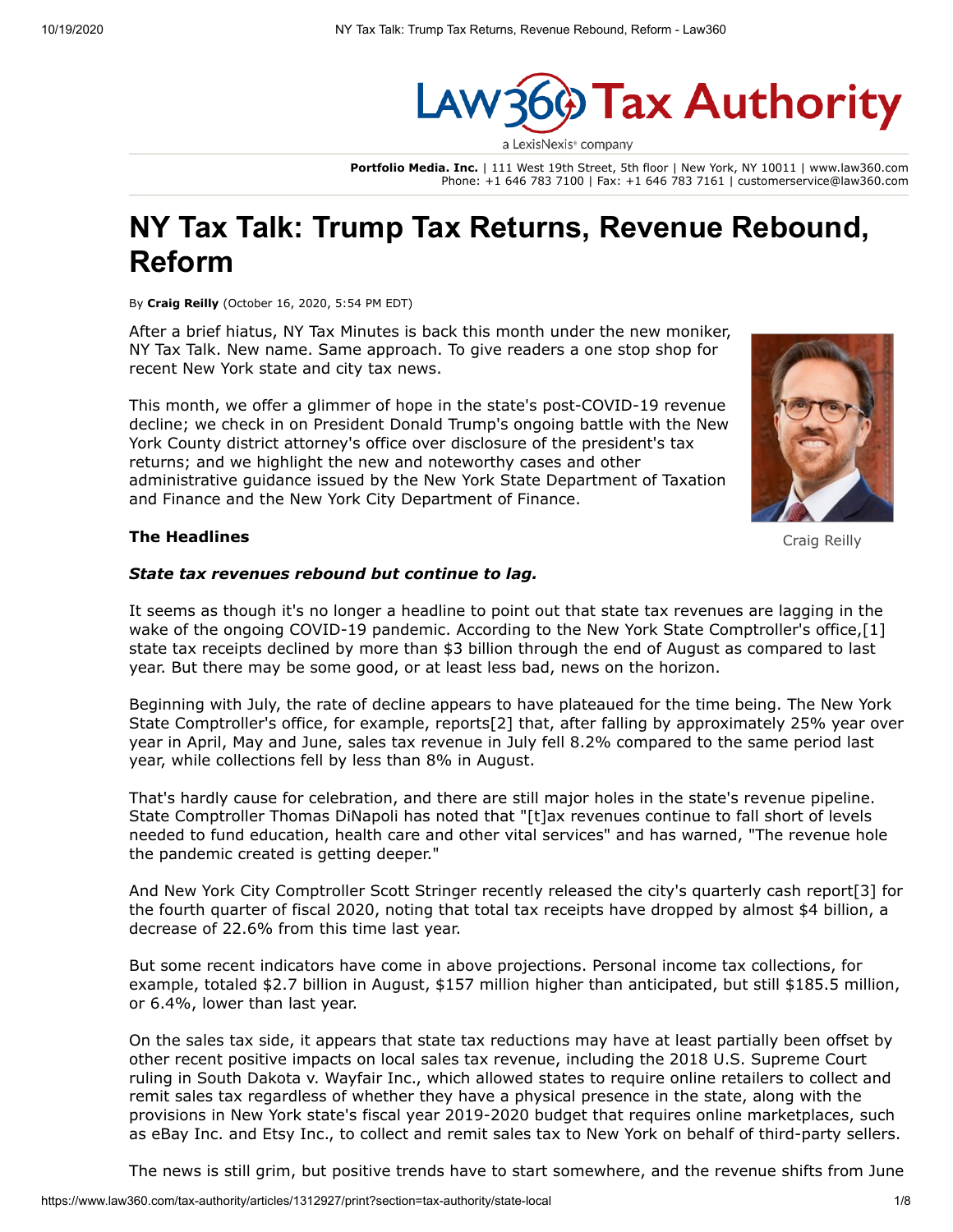to July are a step in the right direction.

### *The fight continues over Trump tax returns.*

To those keeping score, the U.S. Supreme Court issued two opinions in July. First, in Trump v. Vance, [4] the court held that presidential immunity didn't apply to a criminal investigation by the New York County district attorney's office, in which the DA's office issued a subpoena to [Mazars USA LLP](https://www.law360.com/companies/mazars-llp), Trump's longtime personal accountants, seeking Trump's tax returns and related schedules.

According to the court, a heightened showing of need is not required for state grand jury subpoenas issued to sitting presidents, and the court remanded the case to the lower courts to reconsider Trump's remaining arguments against the subpoena.

Manhattan District Attorney Cyrus Vance Jr. began the investigation in order to determine whether hush money payments to Stephanie Clifford and Karen McDougal by then-candidate Trump were falsely recorded as legal expenses. But recent court filings suggest that other forms of tax fraud may be part of the investigation, as well as bank and insurance fraud.

Second, in Trump v. Mazars USA LLP,[5] the Supreme Court held that the lower courts failed to adequately consider the separation of powers issues presented by congressional subpoenas issued to Trump's longtime accountants for his financial records and to two banks for his, his family's and his entities' financial information.

The court's decision vacated the U.S. Courts of Appeals for the D.C. Circuit and Second Circuit decisions that upheld the subpoenas and remanded the issue back to the circuit courts to more fully consider the separation of powers issues involved.

The Vance case now appears headed back to the Supreme Court. On Oct. 7, the Second Circuit dismissed claims by the president's attorneys that the subpoena was overbroad and politically motivated, instead affirming a lower court decision preventing Trump from blocking the subpoena.

The president then filed an Oct. 13 emergency application in the Supreme Court to stay the proceedings. Trump asked for a stay in the district court's order and judgment until his attorneys are able to file a petition for a writ of certiorari, which would request another round of formal review by the court. Stay tuned.

# **The Cases**

In each issue of NY Tax Talk, we highlight new and noteworthy cases from New York state's Division of Tax Appeals and Tax Appeals Tribunal, along with any other cases involving New York state or city taxes. In this issue, we cover [The Walt Disney Co.](https://www.law360.com/companies/the-walt-disney-co)'s attempts to exclude royalty payments from foreign affiliates when computing its corporation franchise tax, along with a New York City Tax Appeals Tribunal ruling on the taxability of the sale of a partnership interest.

# *No New York exclusion of foreign royalty payments for Disney.*

On Aug. 6, the [New York Tax Appeals Tribunal](https://www.law360.com/agencies/new-york-state-tax-appeals-and-tax-appeals-tribunal) held in Matter of The Walt Disney Co.[6] that Disney and its consolidated subsidiaries may not exclude royalty payments to foreign affiliates when computing New York state corporation franchise tax.

During the audit years, Disney licensed intellectual property to foreign affiliates in return for payments ranging between \$1.6 billion and \$2.2 billion annually. Disney then deducted the payments from its entire net income under former New York Tax Law Section 208.9(o)(3). Section 208.9(o)(3) allowed taxpayers to exclude certain royalty income received from a related member from their entire net income.

Taxpayers had to include the income, however, if the royalty payments would not be required to be added back by the royalty payer. The exclusion was eliminated for tax years beginning on or after Jan. 1, 2013.

In the case below, Disney argued that it was entitled to exclude the royalties that it received from its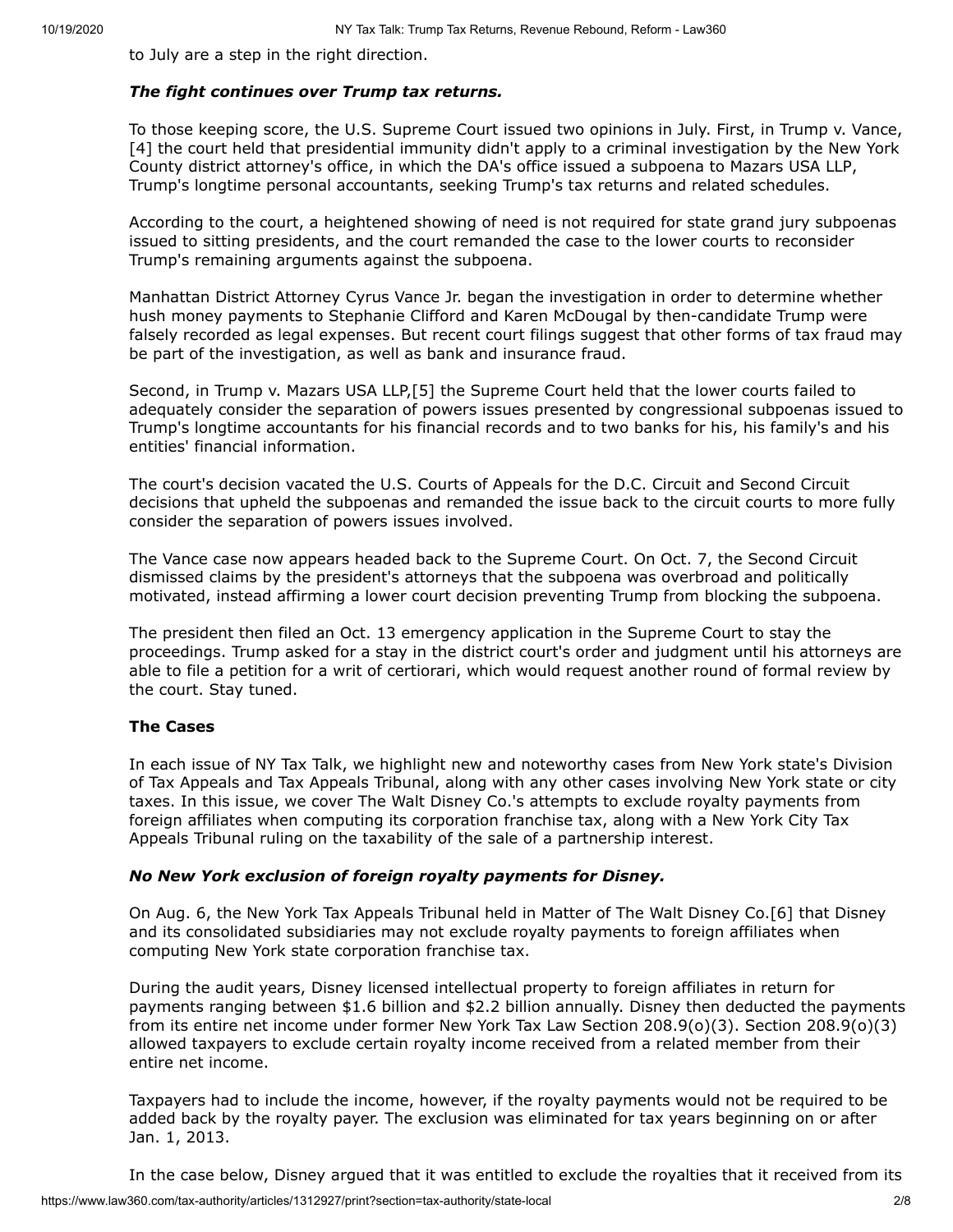foreign affiliates because those foreign affiliates would have been required to add back the royalty payment deductions if they had been New York taxpayers. But according to the tribunal, that was too big of an "if," and the tribunal disagreed with Disney's justification.

According to the tribunal, "related member royalty payments ... plainly would not be required to be added back if the related member-royalty payer is not a New York taxpayer." The tribunal therefore affirmed the lower administrative law judge determination, which found that the addback and exclusion provisions in the former law "work in tandem to ensure that royalty transactions between related members are taxed only once, not escape taxation altogether."

The tribunal also rejected Disney's argument that the audit division's interpretation of the statute violates the dormant commerce clause, finding that "case law defines dormant commerce clause discrimination in terms of economic interests, as opposed to the interests of taxable entities."

The tribunal concluded that similarly situated related members with a royalty payer that is a taxpayer would pay tax on the royalty payments because the royalty payer would include the royalties in its income while, in this case, Disney pays the tax directly.

We think this is a close question, and, with respect, we would have fallen on the other side. To us, the use of the phrase "would not be" instead of "are not" in former New York Tax Law Section 208.9(o)(3) indicates that the Legislature contemplated that nontaxpayer royalty payers would not preclude a royalty recipient from claiming the special exclusion.

We agree with the tribunal that the royalty payment add-back and exclusion was intended to combat the use of intercompany royalties to shift earnings out of high-tax states and into low- or no-tax jurisdictions.

But fairness dictates symmetry in tax provisions like this. So for every deduction denial, there ought to be a corresponding exclusion. Certainly, the tax department would not have permitted a New York royalty payer to avoid the deduction add-back requirement if the royalty recipient were not a New York taxpayer, since this is exactly the situation the law was intended to address.

But there is no symmetry unless the law is properly construed to permit an exclusion for a New York royalty recipient when the payer is a nontaxpayer. Otherwise, New York has a "heads I win, tails you lose" situation.

# *New York City administrative law judge holds gain from partnership sale taxable.*

The New York City Tax Appeals Tribunal, Administrative Law Judge Division, held in the Matter of the Petition of Mars Holdings Inc.,[7] that the gain from the sale of interest in a limited partnership with property in New York City by a joint venture is subject to the city's general corporation tax.

The ALJ rejected the taxpayer's argument that the federal treatment of the sale of a partnership interest applies to the general corporation tax. The ALJ also rejected the taxpayer's argument that the federal treatment of the sale of a partner entire net income calculation.

The background of the sale involved the predecessor corporation to Mars Holding's joining with a construction company to form a joint venture that acted as a construction contractor doing business primarily in and around New York City. The joint venture then acquired minority interests in three limited partnerships that were engaged solely in the holding, leasing and managing of their respective real estate properties, which were located in New York City.

In 2012, Mars, through its interest in the joint venture, sold its interest in one of the limited partnerships to an unrelated third party. By this time, Mars maintained its only office in New Jersey and had no other place of business in New York City.

Mars reported the capital gain on its federal corporation income tax return and also reported the gain on its city general corporation tax return[8] but excluded the gain from its entire net income as a deduction from federal taxable income. The basis for the deduction was "gain on the sale of partnership interest — not used in trade or business in NY."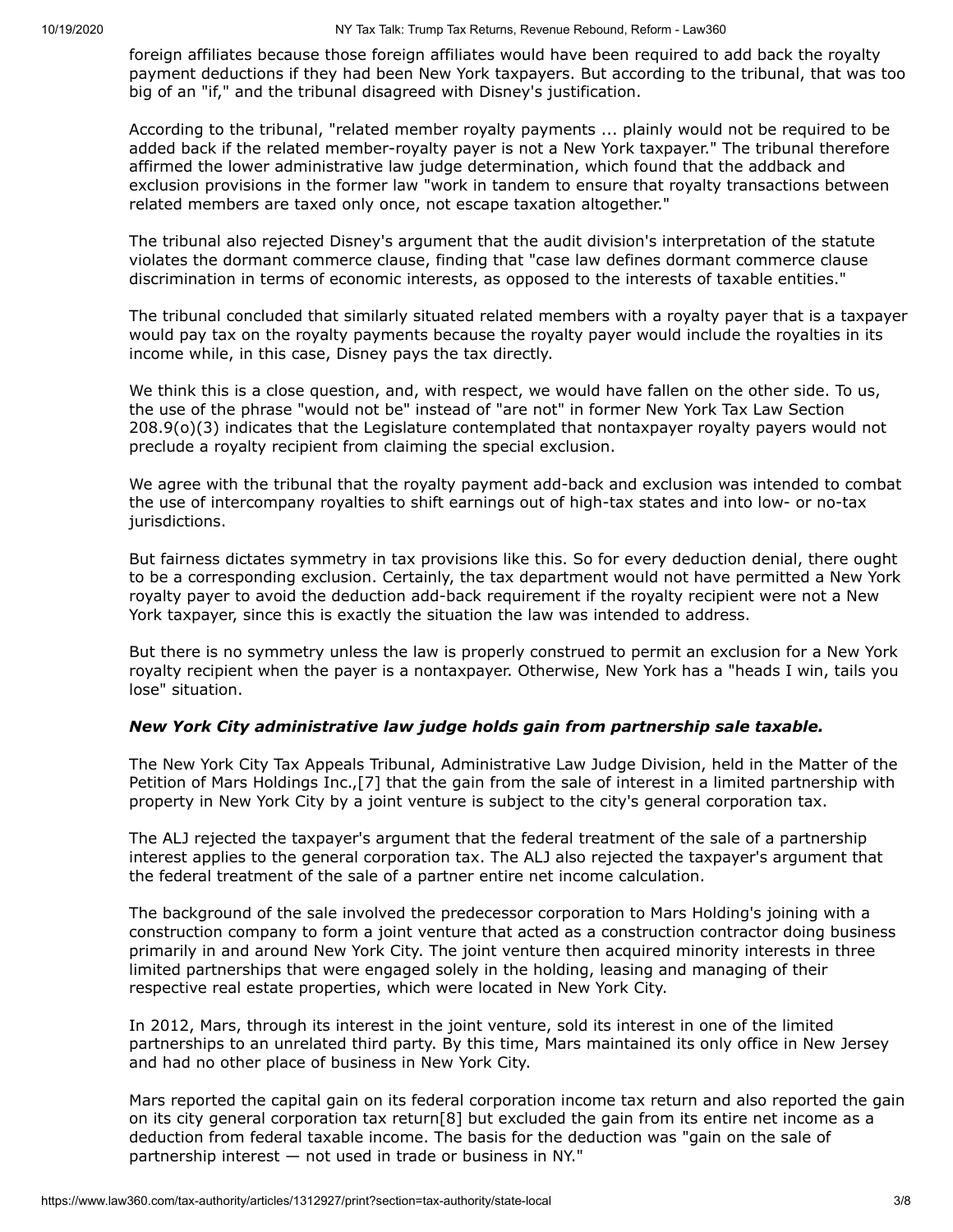After the Department of Finance audited Mars's general corporation tax return, the department found that the gain should be included in Mars's entire net income because Mars did business within the city because of its ownership of the limited partnerships, which owned, leased and managed New York City property. The Department of Finance therefore exercised its discretion under Section 11- 604.8 of the city's administrative code in order to include the capital gain in Mars's taxable entire net income.

On appeal, Mars argued that the city's proposed adjustment ran afoul of the federal conformity doctrine. Specifically, Mars argued that "as federal income is the starting point for ENI (Admin. Code § 11-602.1), federal conformity requires treating the Capital Gain as it would be under IRC § 741." Section 741 provides that "[i]n the case of a sale or exchange of an interest in a partnership, gain or loss shall be recognized to the transferor partner. Such gain or loss shall be considered as gain or loss from the sale or exchange of a capital asset."

Mars then argued that prior to the 2017 Tax Cuts and Jobs Act, the entity approach could apply to the disposition of a partnership interest. Under this approach, it noted, the partner is treated as though it owns a partnership interest, an intangible asset, as opposed to a proportionate share of the partnership's assets.

And according to Mars, when the gain from the sale of the partnership interest, an intangible, is not used in a trade or business, the gain should be sourced to partner's domicile, and, in this case, excluded from entire net income. Mars argued that in order for the city to tax the transaction under the aggregate theory, "federal conformity requires that a legislative act be taken in order to use the aggregate approach."

The tribunal disagreed, however. According to the tribunal, the underlying limited partnership conducted business within the city because it leased, held and managed real property in the city. Interpreting "doing business," the tribunal noted that the term included "ownership in a limited partnership that does business in the City."

Therefore, the capital gain, which flowed from the joint venture's sale of its interest in the limited partnership was properly included in the petitioner's entire net income for the tax year ending Dec. 31, 2012. Nothing in the federal conformity doctrine compel a different result.

#### **Other Guidance**

# *New York continues updates to draft corporate tax reform regulations.*

Since at least early 2016, the New York State Department of Taxation and Finance has regularly provided draft updates and amendments to the state's Article 9-A Business Corporation Franchise Tax Regulations.[9]

The updates are meant to incorporate the changes made by New York's corporate tax reform legislation, which was contained in the 2014-2015 and 2015-2016 enacted New York state budgets. Because these are draft regulations, New York rightfully instructs taxpayers that the "draft regulatory amendments are not final and should not be relied upon."

In practice, however, taxpayers should review the draft regulations in search of any helpful guidance. If the information is helpful, there's no need to look a gift horse in the mouth!

The latest updates include draft regulations regarding the taxation of qualified New York manufacturers[10] and updated rules for imposing the metropolitan transportation business tax surcharge.[11]

With regard to qualified New York manufacturers, who, since 2015 have been eligible for a business income tax rate of 0%, the draft regulations appear to attempt to narrow the definition of at least two key terms — "manufacturing" and "goods" — related to who qualifies as a eligible manufacturer.

Taxpayers eligible for the preferred 0% rate are those "principally engaged in the production of goods by manufacturing, processing, assembling, refining, mining, extracting, farming, agriculture, horticulture, floriculture, viticulture or commercial fishing."[12]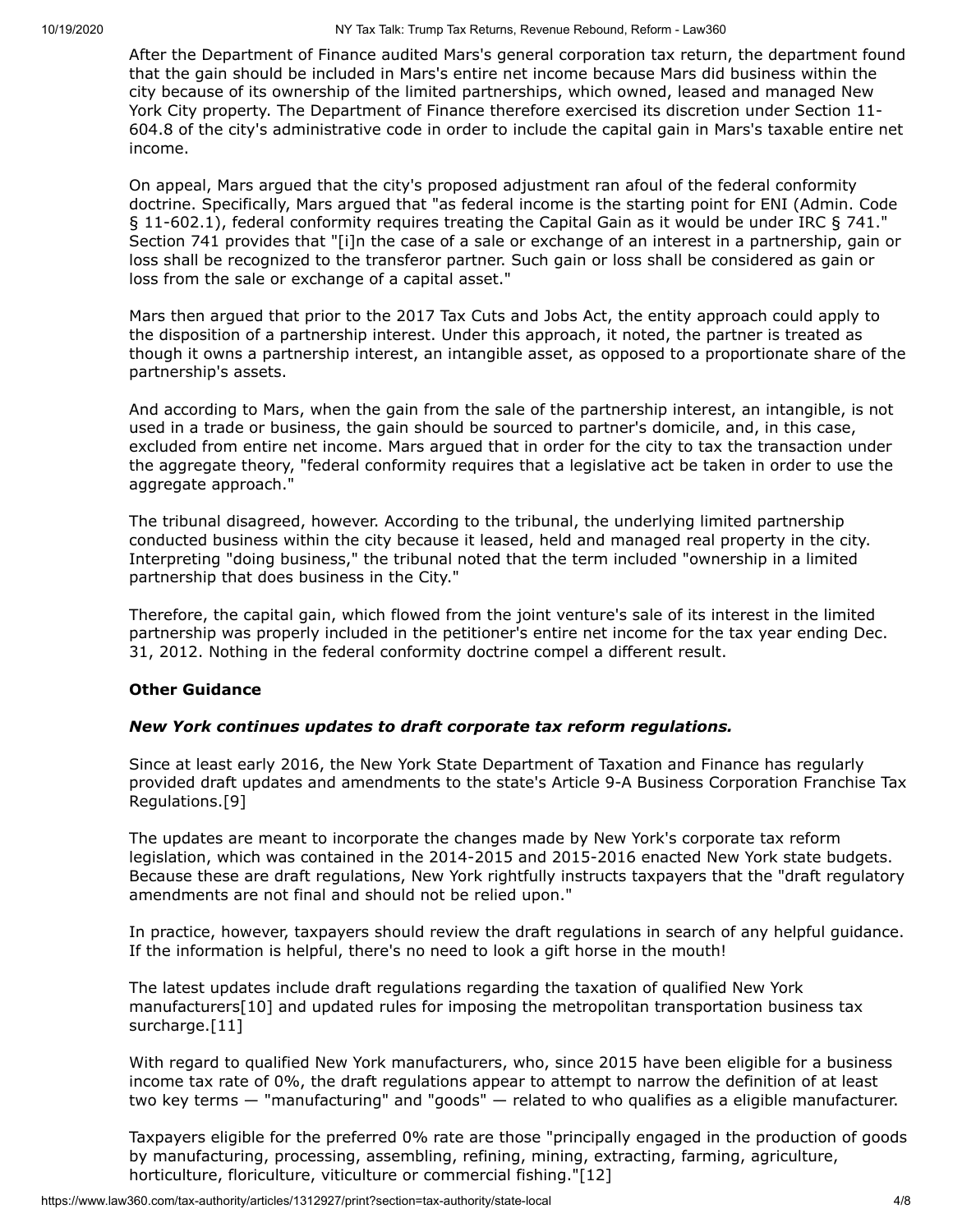The draft regulations first provide insight into the department's understanding of what qualifies as "manufacturing" by referencing activities that the department does not consider as qualifying manufacturing activities. This includes:

(1) A process that makes an item more attractive for sale without substantially altering the item; (2) Market research, research and development, and design and creation of a prototype; (3) The manipulation of information; (4) The transmission of information; (5) The performance of a service; (6) The generation and distribution of electricity, the distribution of natural gas, and the production of steam, ice, or any other good associated with the generation of electricity; (7) The creation of a digital product; and (8) Heating, cooling, regulating, cleaning, purifying, blending and distributing activities.[13]

Similarly, the draft regulations attempt to define a qualified New York manufacturer not in relation to the production of the broader category of all "goods," which is what the statute appears to say, but, instead, by the production of only a narrower category of "tangible goods."[14]

These proposed amendments are not particularly taxpayer friendly. But, for the time being, remember what the tax department said, taxpayers are not required to rely on draft regulatory amendments. Especially if they conflict with the language of the underlying statute.

The tax department also updated its draft regulations regarding the metropolitan transportation business tax surcharge, both adding to the list of activities that are specifically deemed insufficient to subject a corporation to the tax surcharge and reflecting the fact that corporations previously subject to tax under New York Tax Law Article 32 (Franchise Tax on Banking Corporations) are now subject to tax under article 9-A (Franchise Tax on General Business Corporations).

The activities expressly deemed insufficient to subject corporations to the tax surcharge include:

(a) the maintenance of cash balances with banks or trust companies in the MCTD; (b) the ownership of shares of stock or securities that are kept in the MCTD if: (1) kept in a safe deposit box, safe, vault or other receptacle rented for such purpose; (2) pledged as collateral security; or (3) deposited into safekeeping or custody accounts with one or more banks, trust companies or brokers who are members of a recognized security exchange; [and] (c) the taking of any action by a bank, trust company or broker in the MCTD incidental to the rendering of safekeeping or custodian service to the corporation as described in subdivision (b) (3) of this section.[15]

#### *New York Tax Department issues opinion on brownfield redevelopment tax credit.*

New York state's brownfield redevelopment tax credits are comprised of several different credits under New York Tax Law Section 21. At issue in a recent advisory opinion [16] issued by the tax department was the tangible property credit component of Tax Law Section 21(a)(3).

Specifically, whether the tangible property credit component limitation or cap should be: (1) \$35 million or three times the sum of the costs included in the calculation of the site preparation credit component and the on-site groundwater remediation credit component, whichever is less; or (2) \$45 million or six times the sum of the costs included in the calculation of the site preparation credit component and the on-site groundwater remediation credit component, whichever is less.

Under the statute, the higher cap is available for any "qualified site to be used primarily for manufacturing activities." Although the phrase "used primarily for manufacturing activities" is not defined in Tax Law Section 21, the phrase is defined in other tax department regulations as 50% or more.[17]

Applying the usual connotation of the word "primarily" to the facts presented in the advisory opinion, and using other sections of the tax law and regulations as guidance, the tax department concluded that if 50,000 square feet of a property owner and business START-UP NY incubator's 80,000 square foot mixed use building is used for manufacturing activities, the building would be used primarily for manufacturing activities.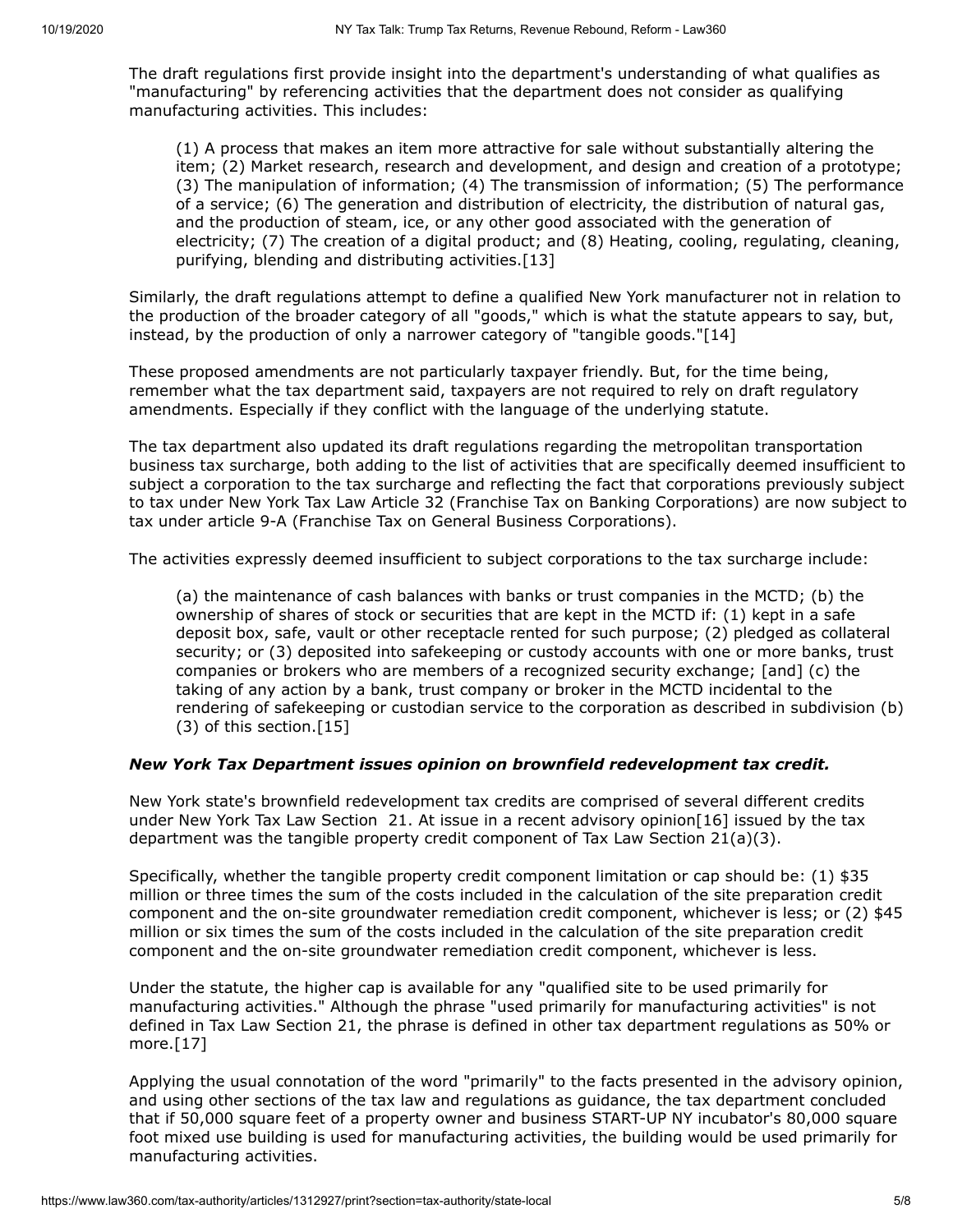Accordingly, the higher tangible property credit limitation for manufacturing sites — i.e., the lesser of \$45 million and six times the sum of the costs included in the calculation of the site preparation credit component and the on-site groundwater remediation credit — would apply.

#### *New York City issues unincorporated business tax letter ruling.*

The New York City Department of Finance has issued a letter ruling[18] on the application of the city's unincorporated business tax to the sale of a membership interest in a limited liability company that is taxed as a partnership.

The underlying facts described in the ruling are that in 2015, a developer entered into negotiations with a potential tenant to construct and lease to the tenant a commercial facility on property located in Queens, New York.

The developer formed a new investment limited liability company to purchase the land and then entered into a contract with the investment LLC to "initiate, coordinate and administer all planning, design and construction activities for all improvements related to the completion of the commercial facility."

Construction was completed in 2017, and the lease agreement between the tenant and the investment LLC commenced.

The issues presented were (1) whether the investment LLC would recognize gain on the sale of the membership interests by its members, and (2) whether a management LLC that owned the investment LLC would be subject to the unincorporated business tax on the gain realized from the sale of their membership interest in the investment entity.

The ruling concluded that (1) the investment LLC will not recognize gain on the sale of its members' ownership interests, and (2) the management LLC is not subject to the unincorporated business tax.

With regard to the gain from the sale of the members' ownership interest in the investment LLC, the ruling noted that the unincorporated gross income of an unincorporated business, is defined in pertinent part as:

the sum of the items of income and gain of the business, of whatever kind and in whatever form paid, includible in gross income for the taxable year for federal purposes, including income and gain from any property employed in the business, or from the liquidation of the business.[19]

For federal purposes, under Internal Revenue Code Section 741, which was also analyzed by the New York City Tax Appeals Tribunal in Mars Holdings, the gain or loss from the sale or exchange of an interest in a partnership is recognized not by the partnership, but, instead, by the transferor partner.

Accordingly, any gain or loss on the sale or transfer of a partnership interest in the investment LLC would not be attributable to the investment LLC itself and would therefore not be includable in its unincorporated business taxable income.

Although Section 741 of the Internal Revenue Code also requires that, as a transferor partner, the management LLC recognize the gain or loss from the sale of its partnership interest in the investment LLC, whether that gain is subject to unincorporated business tax depends on whether the management LLC is considered to be carrying on a taxable unincorporated trade or business within the city.

And according the city's letter ruling, the management LLC was not conducting a trader or business in the city. "In general," the ruling held:

the trades, businesses, professions or occupations which constitute an unincorporated business when conducted, engaged in or being liquidated by an individual or an unincorporated entity include, without limitation, ... any other activity which involves the leasing of or trading or dealing in real or personal property.[20]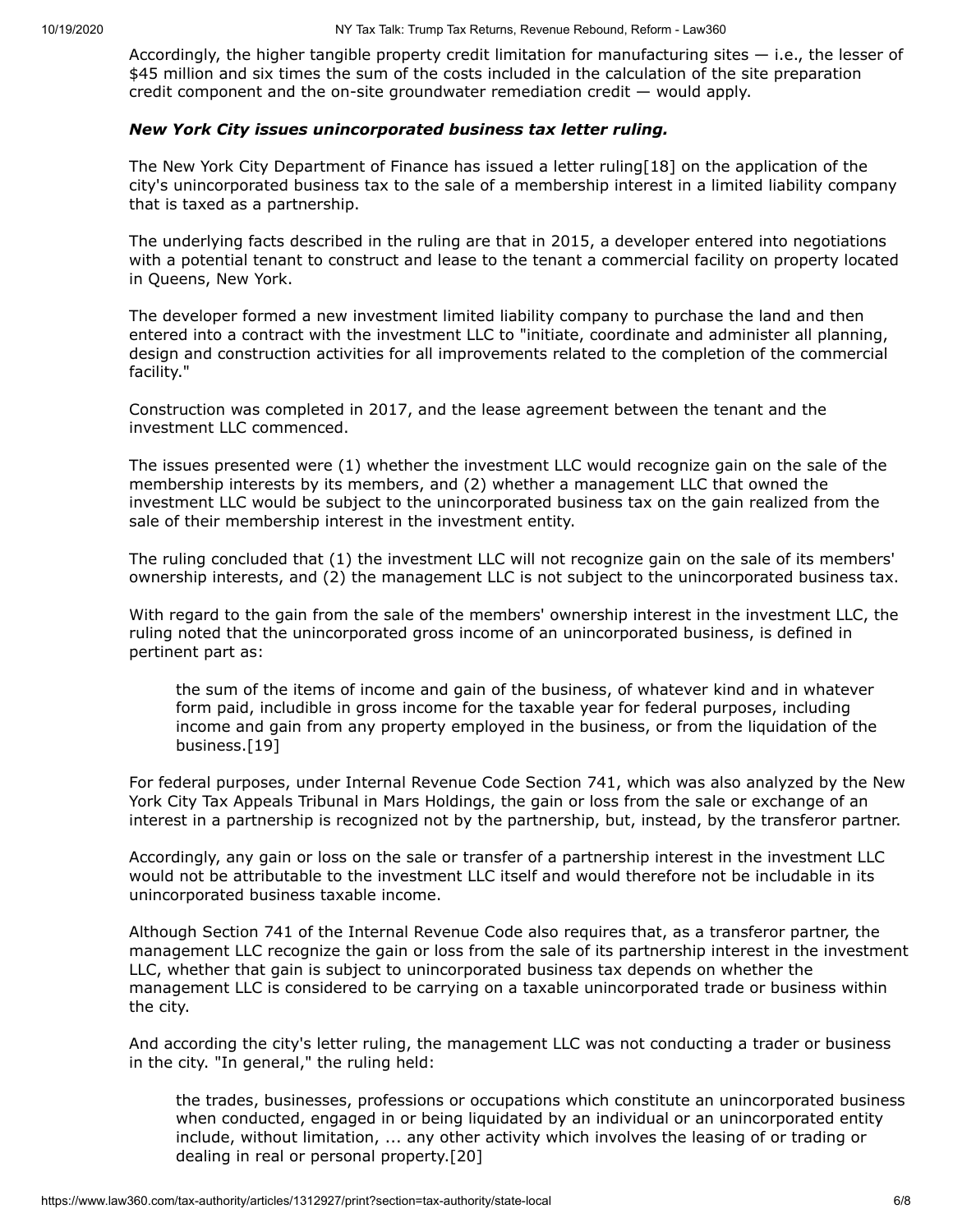But an individual or other unincorporated entity, except a dealer, is not deemed engaged in an unincorporated business solely by reason of the acquisition, holding or disposition, other than in the ordinary course of business of an interest in unincorporated entities engaged solely in the purchase, holding and sale of property for their own accounts.[21]

This exclusion is otherwise referred to as the "full self trading exemption." Based on these rules, the letter ruling concluded that the investment LLC was "solely engaged in activity not constituting an unincorporated business subject to the tax." Therefore, under New York City Administrative Code Section 11-502(c)(2)(B), the management LLC was also not deemed to be engaged in an unincorporated business, solely by the holding and disposition of an interest in the investment LLC.

#### *New York governor reminds New Yorkers of ban on "pink tax."*

We end this month with a "good on, yah!" As part of New York's fiscal 2021 budget, the state banned businesses from charging what is known as a so-called pink tax — the practice of charging different prices for "substantially similar" goods or services marketed to different genders. In a Sept. 30 press release,[22] Gov. Andrew Cuomo reminded businesses of the new measures, which are now in effect.

According to the release, the new law mandates that retailers, suppliers, manufacturers, distributors and other businesses are prohibited from charging a different price for two substantially similar goods or services based only on the gender for whom the goods or services are marketed.

For example, the governor notes that violations would include selling "the same children's swimming pool product … in pink at \$89.99 and blue at \$69.99." Or "dry cleaning a woman's suit jacket for \$12 and a man's suit jacket for \$8."

Businesses that violate the law will now be subject to civil penalties, including a court ordered enjoinment of the sales, restitution to consumers, up to a \$250 fine for the first violation, and up to a \$500 fine for any subsequent violations.

*[K. Craig Reilly](https://www.hodgsonruss.com/professionals-Craig-Reilly.html) is a senior associate at [Hodgson Russ LLP](https://www.law360.com/firms/hodgson-russ).*

*The opinions expressed are those of the author(s) and do not necessarily reflect the views of the firm, its clients, or Portfolio Media Inc. or any of its or their respective affiliates. This article is for general information purposes and is not intended to be and should not be taken as legal advice.*

[\[1\] https://www.osc.state.ny.us/press/releases/2020/09/dinapoli-states-financial-hole-deepens-tax](https://www.osc.state.ny.us/press/releases/2020/09/dinapoli-states-financial-hole-deepens-tax-revenues-trail-32-billion-2020)revenues-trail-32-billion-2020.

[\[2\] https://www.osc.state.ny.us/press/releases/2020/09/dinapoli-local-sales-tax-collections-down-](https://www.osc.state.ny.us/press/releases/2020/09/dinapoli-local-sales-tax-collections-down-78-percent-august)78-percent-august.

[3] <https://comptroller.nyc.gov/reports/new-york-city-quarterly-cash-report>.

[4] No. 19-635 (S. Ct. 2020).

[5] No. 19-715; No. 19-760 (S. Ct. 2020).

[6] Matter of The Walt Disney Co. and Consolidated Subsidiaries, DTA No. 828304, <https://www.dta.ny.gov/pdf/decisions/828304.dec.pdf>.

[7] Matter of the Petition of Mars Holdings Inc., <https://www1.nyc.gov/assets/taxappeals/downloads/pdf/1614DET0620.pdf>.

[8] Form NYC-3L, line 17(b)).

[9] [https://www.tax.ny.gov/bus/ct/corp\\_tax\\_reform\\_draft\\_regs.htm.](https://www.tax.ny.gov/bus/ct/corp_tax_reform_draft_regs.htm)